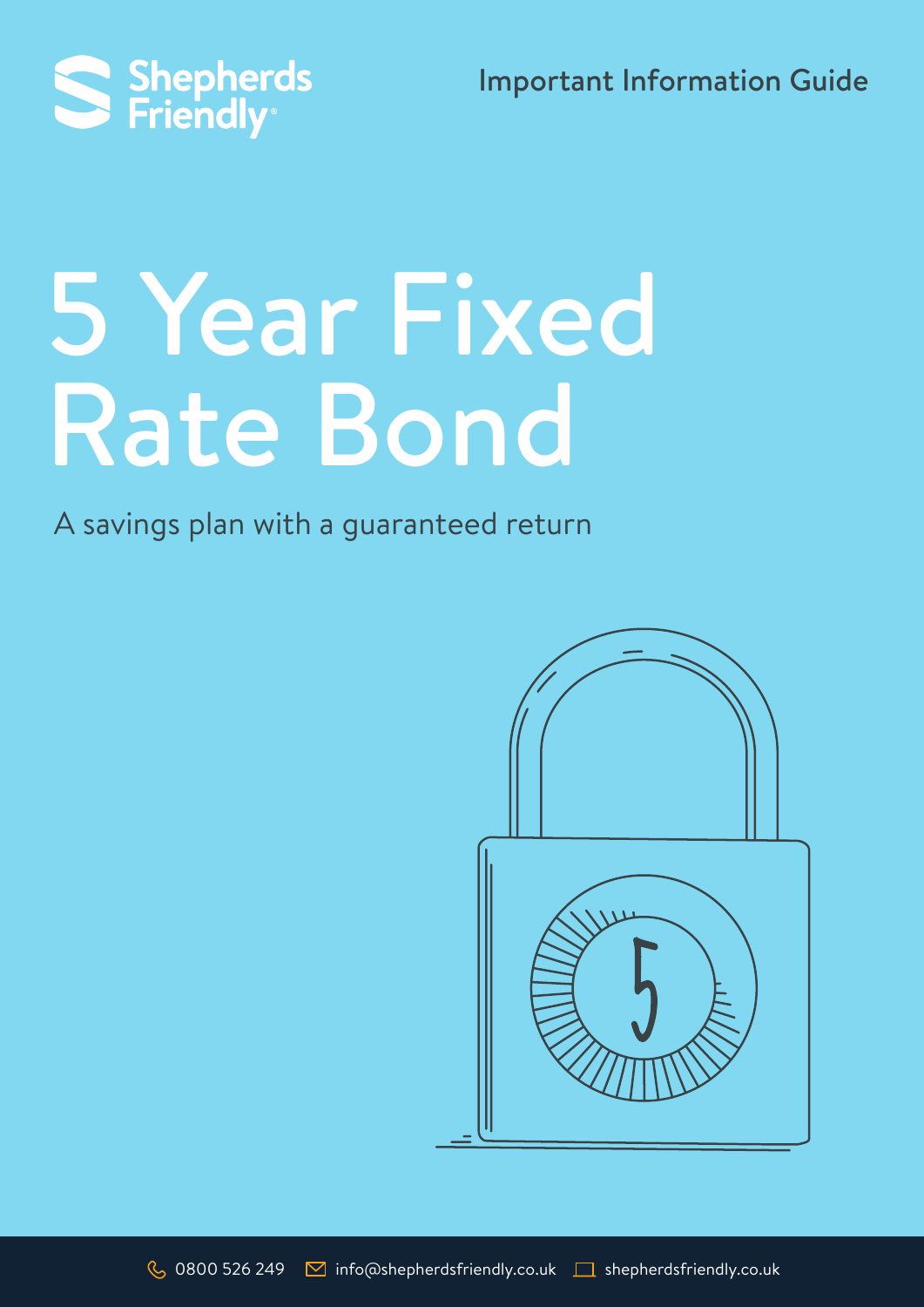This document contains details about our 5 Year Fixed Rate Bond as well as the Terms and Conditions of the plan, along with information about how we manage your money. Please read this thoroughly and keep it in a safe place in case you need to refer to it in the future.

You'll also find details of your agreement with us under the terms of the plan, as well as additional information about us.

### **Contents**

#### **Plan details 4**

This provides important information you need to help you decide on whether our 5 Year Fixed Rate Bond is right for your savings needs.

| $\bullet$ | The aims of our 5 Year Fixed Rate Bond |  |
|-----------|----------------------------------------|--|
|           | • Your investment in the plan          |  |
|           | • Risks associated with the plan       |  |
|           | • Common questions about the plan      |  |

#### **Terms and Conditions 7**

A detailed and comprehensive guide to how our 5 Year Fixed Rate Bond works.

|               | Applying for a Fixed Rate Bond |   |
|---------------|--------------------------------|---|
| $\mathcal{P}$ | The contract                   |   |
| 3             | Who can apply for the Bond?    | 8 |
| 4             | The Bond                       | 8 |
| 5             | Type of investment             | 9 |
| 6             | Holding the Bond               | Q |
|               | If you die                     |   |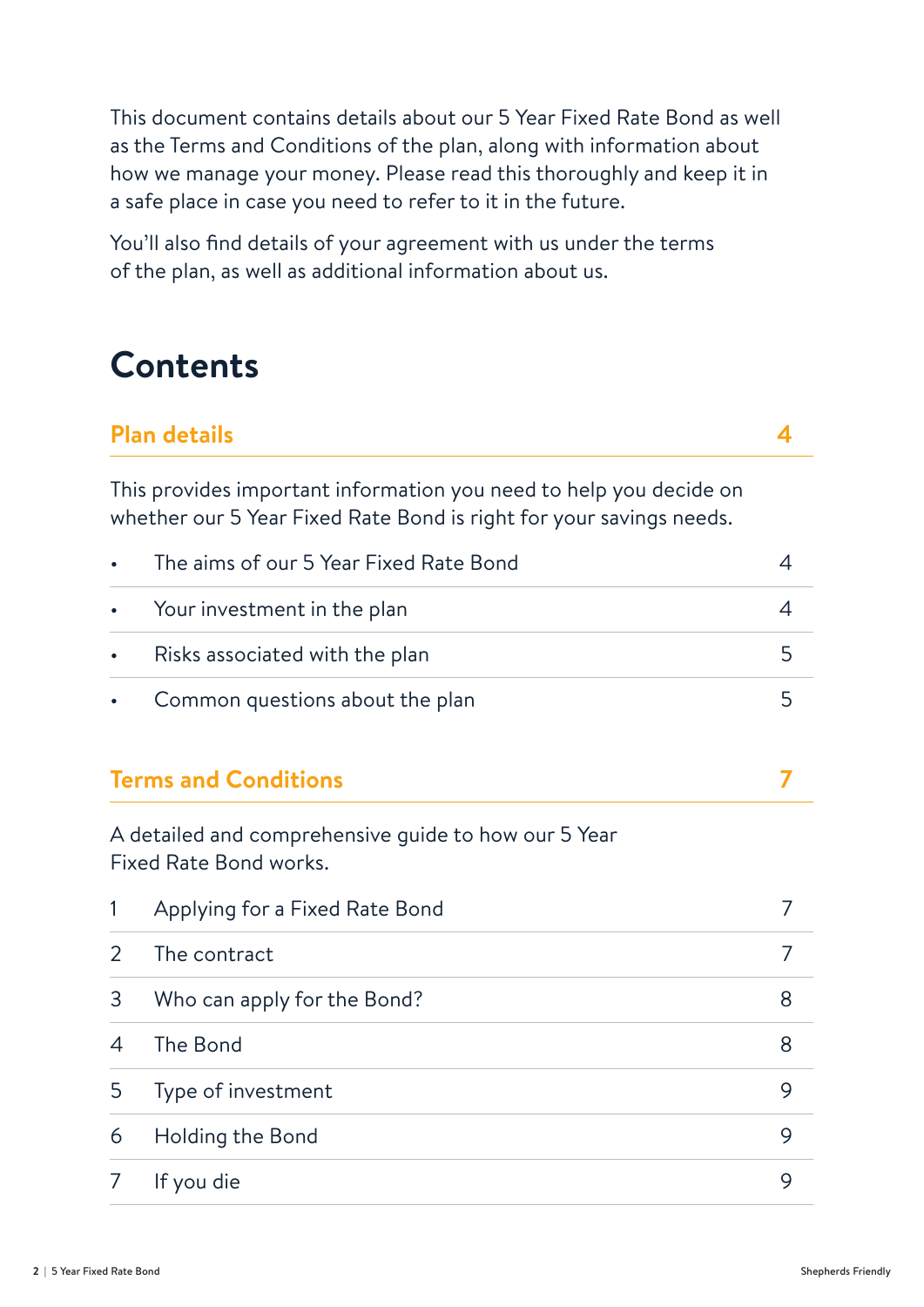| 8                                      | Cancellation                        | 10 |
|----------------------------------------|-------------------------------------|----|
| 9                                      | Maturity                            | 10 |
| 10 <sup>°</sup>                        | Tax                                 | 11 |
| 11                                     | Communications between us           | 12 |
| 12                                     | Legal checks                        | 12 |
| 13                                     | Your data and our suppliers         | 12 |
| 14                                     | Complaints and compensation         | 14 |
| 15                                     | Changing these Terms and Conditions | 14 |
| 16                                     | Law                                 | 15 |
| Your agreement with us                 |                                     | 16 |
| <b>Additional information about us</b> |                                     | 19 |
| <b>Contact us</b>                      |                                     | 21 |
|                                        | Further information you should note | 22 |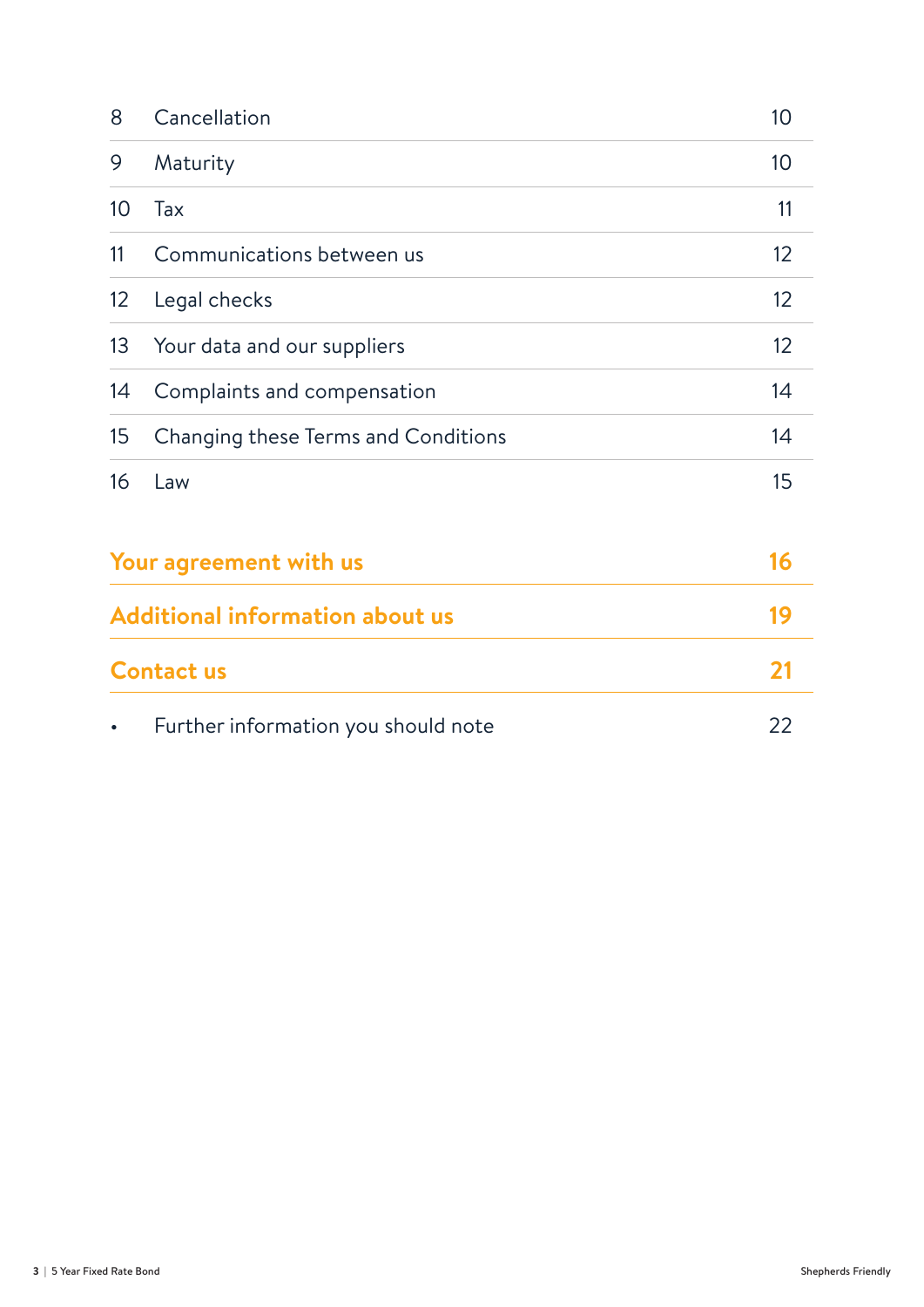# **Plan details**

The Shepherds Friendly Society Ltd is required by the Financial Conduct Authority (FCA), the independent financial services regulator, to provide you with this important information to help you decide whether our 5 Year Fixed Rate Bond is right for you. You should read this document carefully to make sure you fully understand the plan and your commitments.

#### **Please keep this guide in a safe place for future reference.**

### **The aims of our 5 Year Fixed Rate Bond**

#### **To provide:**

- A guaranteed level of growth if you leave your plan invested for five years.
- Life cover throughout the 5 Year Fixed Rate Bond's term.

### **Your investment in the plan**

- You agree to pay a single lump sum investment between £1,000 and £125,000.
- The 5 Year Fixed Rate Bond is a single lump investment and no additional contributions can be made after the initial payment.
- You cannot withdraw your money during the five-year fixed period unless due to exceptional circumstances, including diagnosis of a terminal illness, bankruptcy, insolvency and sequestration.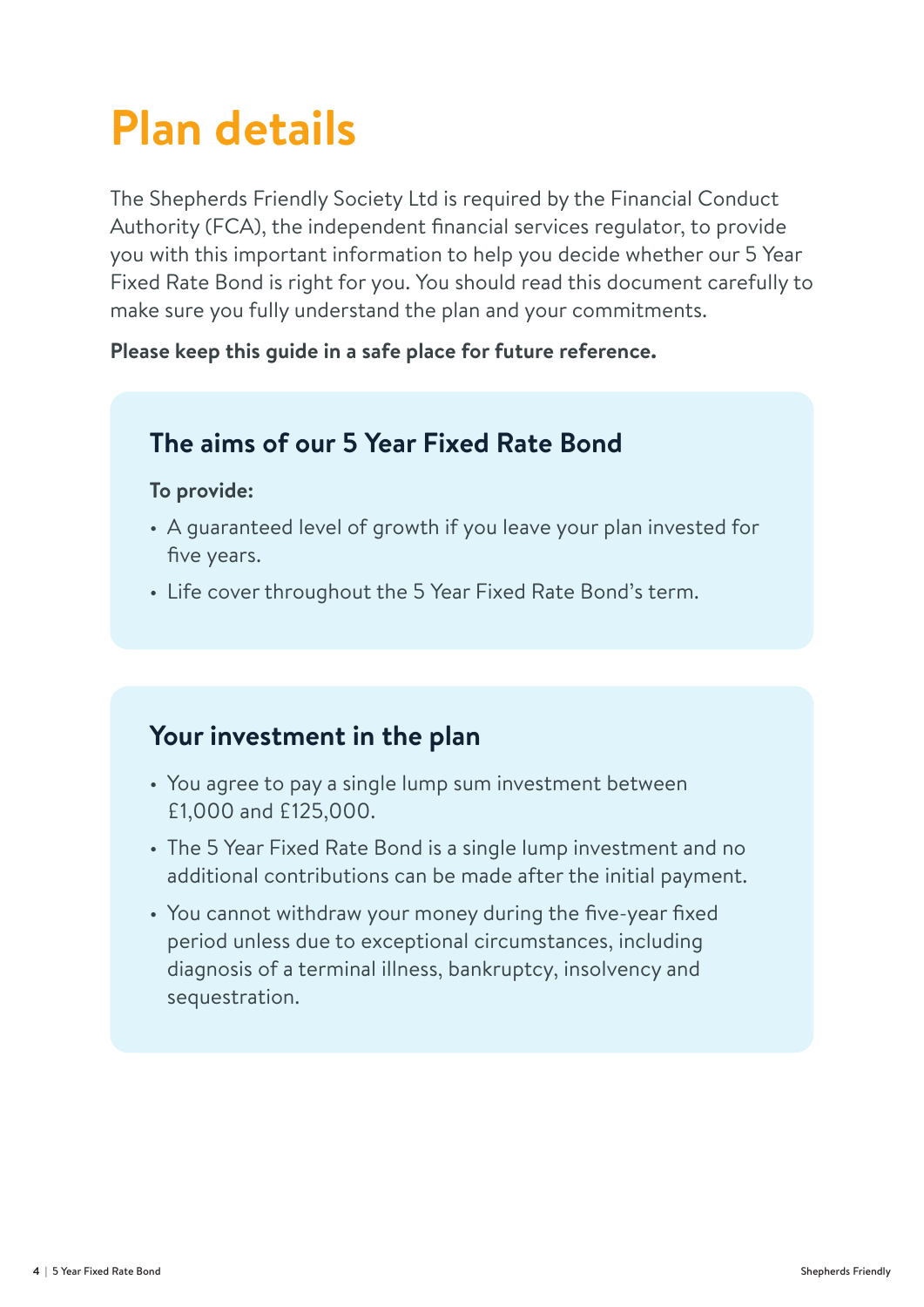### **Risks associated with the plan**

- Inflation may affect the purchasing value of your investment in the future.
- If you die during the term of your plan then your estate will receive a guaranteed lump sum.
- No early withdrawals from the plan are allowed, except in exceptional circumstances. Please see section 4 of the Terms and Conditions for details.

### **Common questions about the plan**

#### **What is a 5 Year Fixed Rate Bond?**

The 5 Year Fixed Rate Bond is a life assurance savings plan, which will guarantee to return a rate of 2.95% per year for a fixed term of five years.

#### **Who can have a 5 Year Fixed Rate Bond?**

Anyone aged 18 or over, who is resident in the UK can open a 5 Year Fixed Rate Bond. You will be 'resident' if you have spent a minimum of 183 days in the UK in each of the last three calendar years immediately prior to the date of signing the application or you perform duties which by virtue of the Income Tax (Earnings and Pensions) Act 2003 (Crown employees serving overseas) are treated as being performed in the UK, or you are married to, or in a civil partnership with, a person who carries out those duties.

#### **How much can I invest?**

The minimum amount you can invest into the 5 Year Fixed Rate Bond is £1,000, up to £125,000. You won't be able to make any additional contributions once you have invested your initial amount, however, you can open additional Fixed Rate Bond plans with us as long as you do not exceed the maximum amount of £125,000.

#### **How do I invest?**

You can open a 5 Year Fixed Bond online via the Society's website or over the phone, and pay by bank transfer. All payments must be paid from the bank account specified at the point of application and all funds must be received within 14 days, following a completed application.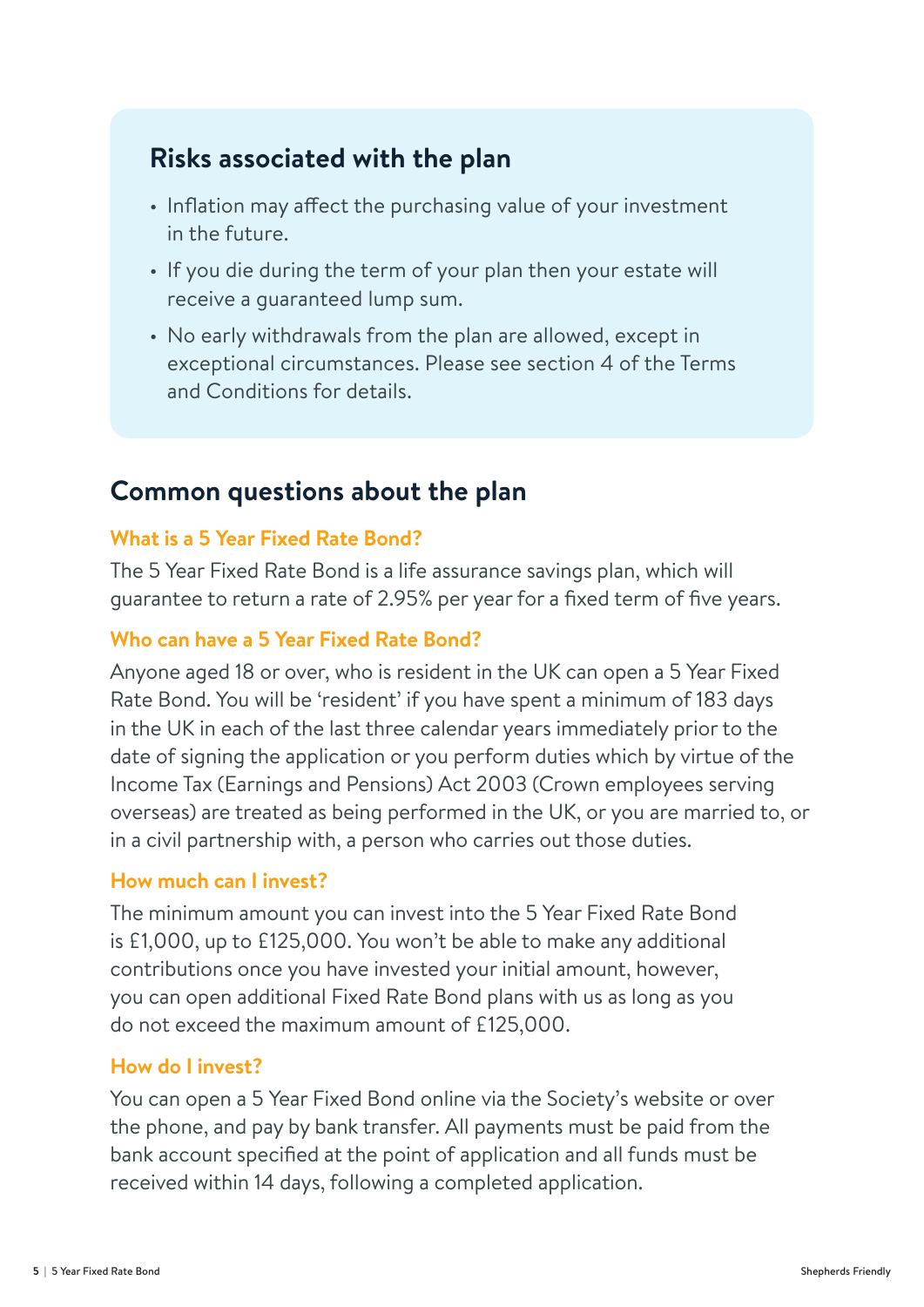#### **How will my investment grow?**

We use your money to invest in a mix of assets including gilts, bonds and cash that enable us to provide you with a return of your lump sum and the guaranteed growth over the term of your investment.

#### **What happens if I die?**

Should you die whilst your Bond is still invested then a death benefit will be paid to your estate. For more details regarding the level of benefit paid, please refer to section 6 in the Terms and Conditions.

If your bond is held in joint names, the plan will continue in the name of the surviving holder until maturity or the death of the second person.

#### **What about tax?**

There will be no Capital Gains Tax or basic Income Tax payable for this plan, however, it is worth knowing that you may have to pay higher-rate or additional rate income tax depending on your personal circumstances. Please see section 10 of the Terms and Conditions for details.

#### **How will I be kept informed?**

Each year you will receive a bonus statement showing details of your 5 Year Fixed Rate Bond, including accrued growth. We will also be in touch ahead of your maturity date when the amount saved in your plan will become available.

#### **How do I withdraw money from my 5 Year Fixed Rate Bond?**

You cannot withdraw funds from your plan unless in exceptional circumstances. The way the 5 Year Fixed Rate Bond has been designed means you need to leave your invested amount until the maturity date to gain the guaranteed return.

#### **What are the charges?**

There are no explicit charges for the 5 Year Fixed Rate Bond. The plan has been created to incorporate any charges we may incur.

#### **What if I change my mind about opening a 5 Year Fixed Rate Bond?**

When your application is accepted with us, we will send you a notice to confirm this. From the date of that notice you will have 30 days in which to cancel your 5 Year Fixed Rate Bond and your money will be returned.

#### **Can I choose to close my 5 Year Fixed Rate Bond early?**

This plan is designed to be a five year fixed investment. After the initial 30 day period, your plan can only be closed in exceptional circumstances (which include; terminal illness, bankruptcy, insolvency and sequestration), before maturity.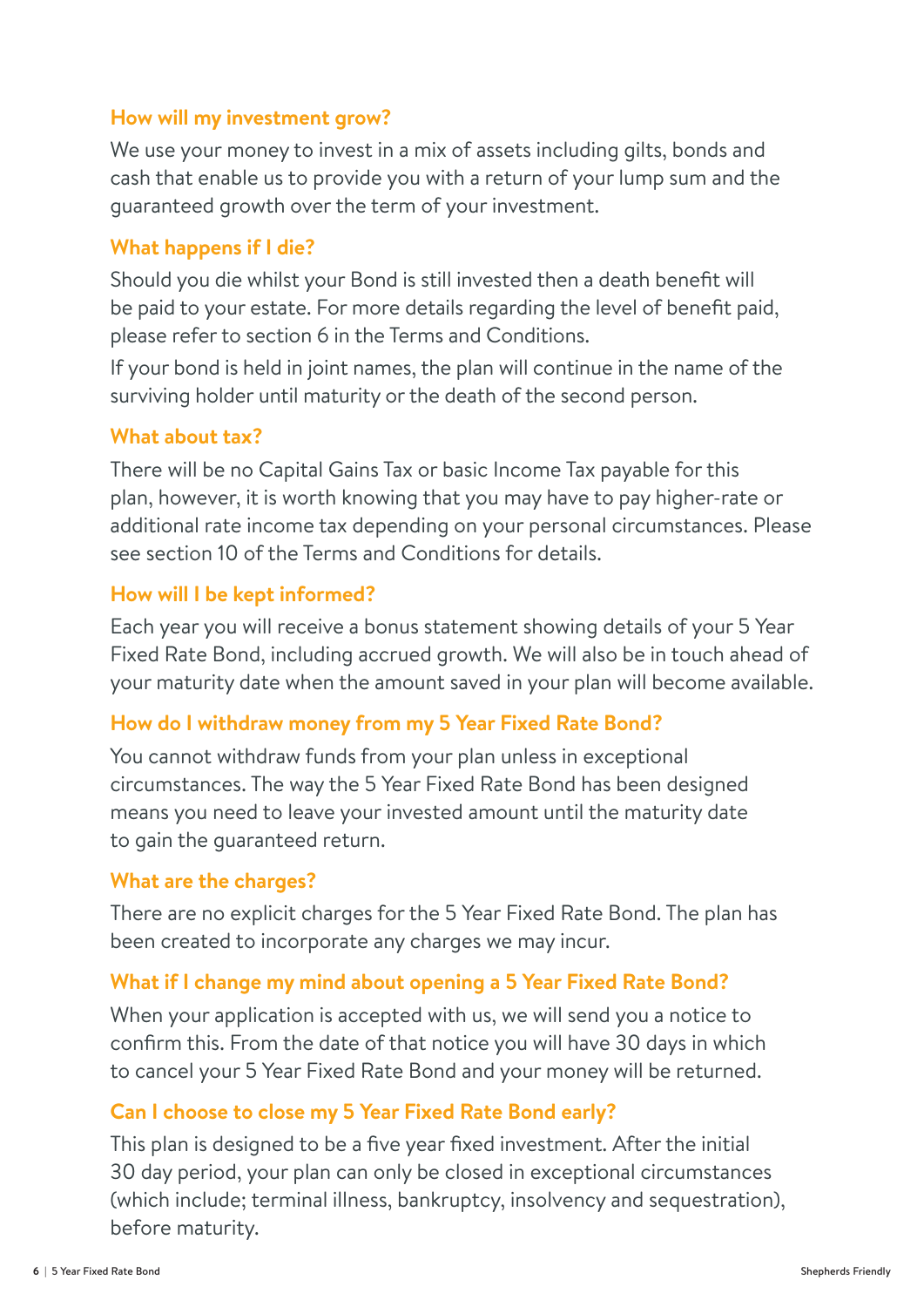# **Terms and Conditions**

This section sets out the Terms and Conditions of the Shepherds Friendly 5 Year Fixed Rate Bond. It details the terms of the contract between yourself and the Society and explains how your plan will be managed.

No advice has been provided by Shepherds Friendly ('we' or 'us') about this product. If you are in any doubt as to whether it is suitable for you, we recommend getting in touch with a financial adviser, who will be happy to take you through what options are available. Should you consult a financial adviser there could be a cost involved and you should confirm this cost beforehand. You should read these Terms and Conditions carefully as well as the Key Information Document which is available on our website.

### **1. Applying for a Fixed Rate Bond**

1.1 To open a 5 Year Fixed Rate Bond you must complete an application and submit it to us.



**1**

### **2. The contract**

- 2.1 The contract between us for a Bond shall consist of:
	- (a) the application form;
	- (b) these Terms and Conditions; and
	- (c) our privacy notice [https://www.shepherdsfriendly.co.uk/privacy-notice].
- 2.2 The contract will come into existence when we accept your Application Form and we are not obliged to do this. You should note in particular section 2.3.
- 2.3 The Bond is a limited issue and is therefore subject to availability. We may close the issue without prior notice.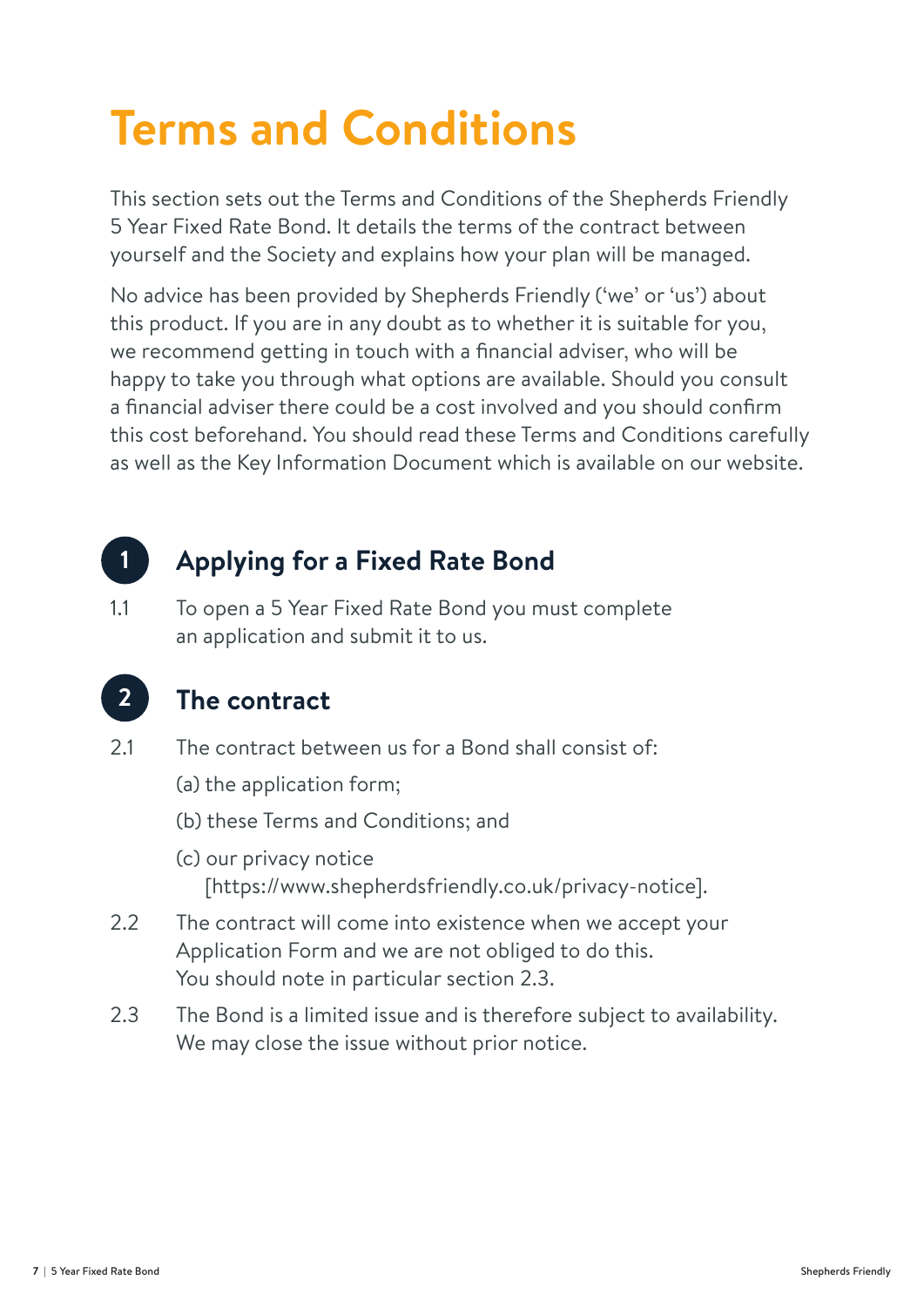#### **3. Who can apply for the Bond? 3**

- 3.1 You must meet the following conditions in order to apply for the Bond:
- 3.1.1 You must be an individual and not a company;
- 3.1.2 You must be 18 years old or over;
- 3.1.3 You must be resident in the UK. You will be 'resident' if you have spent a minimum of 183 days in the UK in each of the last 3 calendar years immediately prior to the date of signing the application

Or

You perform duties which by virtue of the Income Tax (Earnings and Pensions) Act 2003 (Crown employees serving overseas) are treated as being performed in the UK.

Or

You are married to, or in a civil partnership with, a person who carried out those duties.

3.2 You must inform us if you no longer meet the residence qualification. The UK does not include the Channel Islands or the Isle of Man.



- 4.1 The Bond is a single lump sum investment and no additional contributions can be made after the initial lump sum investment has been made, however, you can open additional Fixed Rate Bond plans with us as long as you do not exceed the maximum amount of £125,000.
- 4.2 The Bond will take the form of a life policy which will be in the name of the holder (or joint holders if applicable) of the Bond.
- 4.3 The Bond pays a fixed return based on an annual rate of 2.95%. The return will however be rolled up and only paid at maturity except where section 4.5 or section 7 apply.
- 4.4 The minimum single lump sum investment for a Bond is £1,000 and the maximum single lump sum investment is £125,000.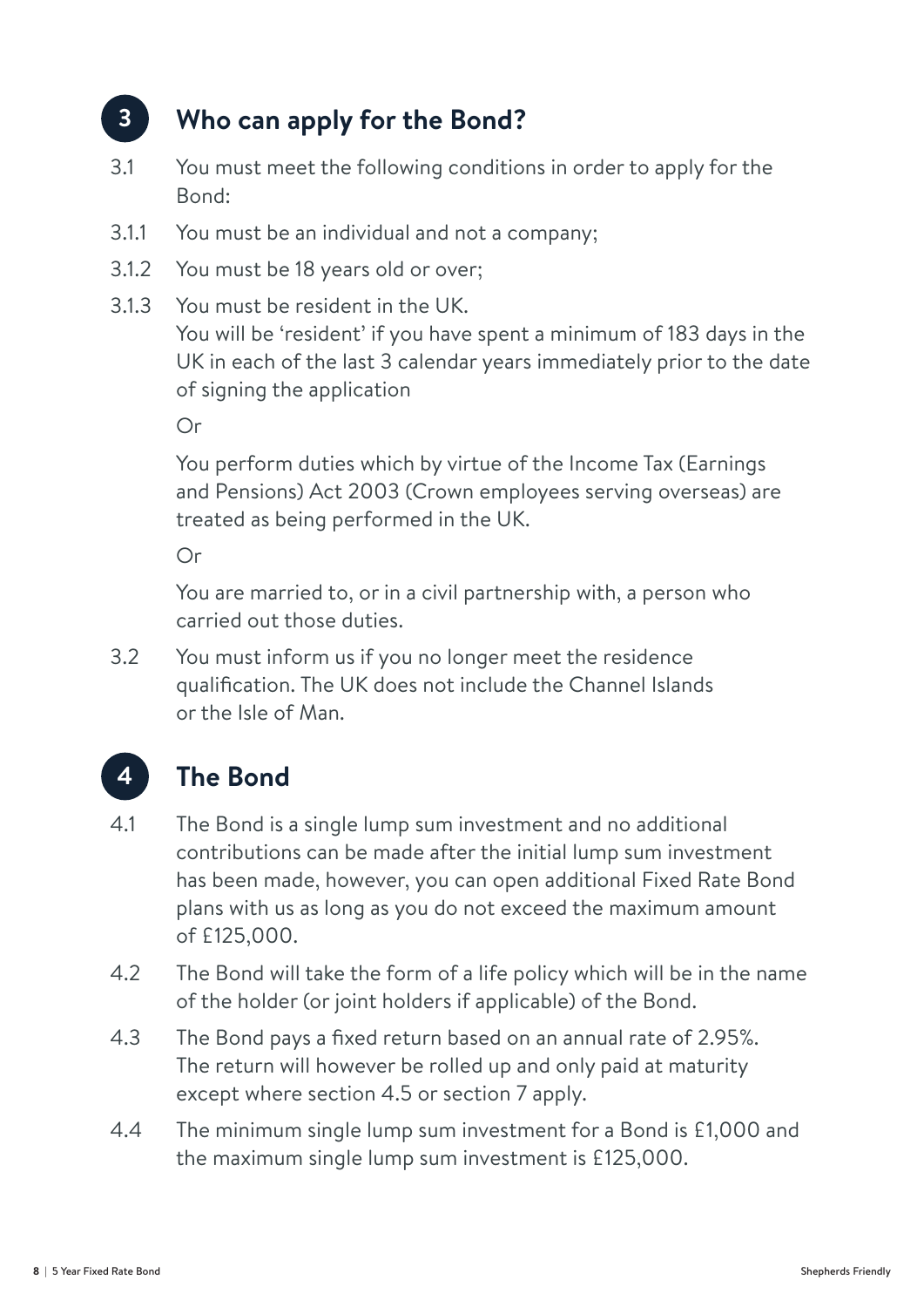- 4.5 Except where these Terms and Conditions state otherwise, the Bond is for a fixed term of five years ('Term') from the date on which we receive the total investment amount into the plan. You may not withdraw your investment before then, except where we consider that there are exceptional circumstances. Exceptional circumstances include diagnosis of a terminal illness, bankruptcy, insolvency or sequestration.
- 4.6 We may ask you for evidence of any exceptional circumstances, including confirmation of a third-party medical adviser or other professional.
- 4.7 Where we allow you to withdraw before the end of the Term, we will repay the amount of your investment in the Bond together with proportionate returns as calculated by us, taking into account the period for which the Bond has actually been held.

#### **5. Type of investment 5**

5.1 We use your money to invest in asset classes that enable us to provide you with a return of your lump sum and the guaranteed growth over the term of your investment.

### **6**

### **6. Holding the Bond**

- 6.1 The Bond will be, and must remain in, your ownership which means that you cannot sell it, use it as security for a loan or transfer your interest in it in any way.
- 6.2 The Bond can be held by a maximum of two people. Joint holders must each satisfy the eligibility conditions in section 3.



### **7. If you die**

7.1 The Bond is a life insurance contract and if you die prior to the maturity date and you are the sole plan holder then your estate would receive a lump sum as detailed below:

- (a) During the cancellation period (see section 8 below) 100% of amount invested
- (b) In year one i.e. up to the first anniversary of your entering into the contract - 101% of amount invested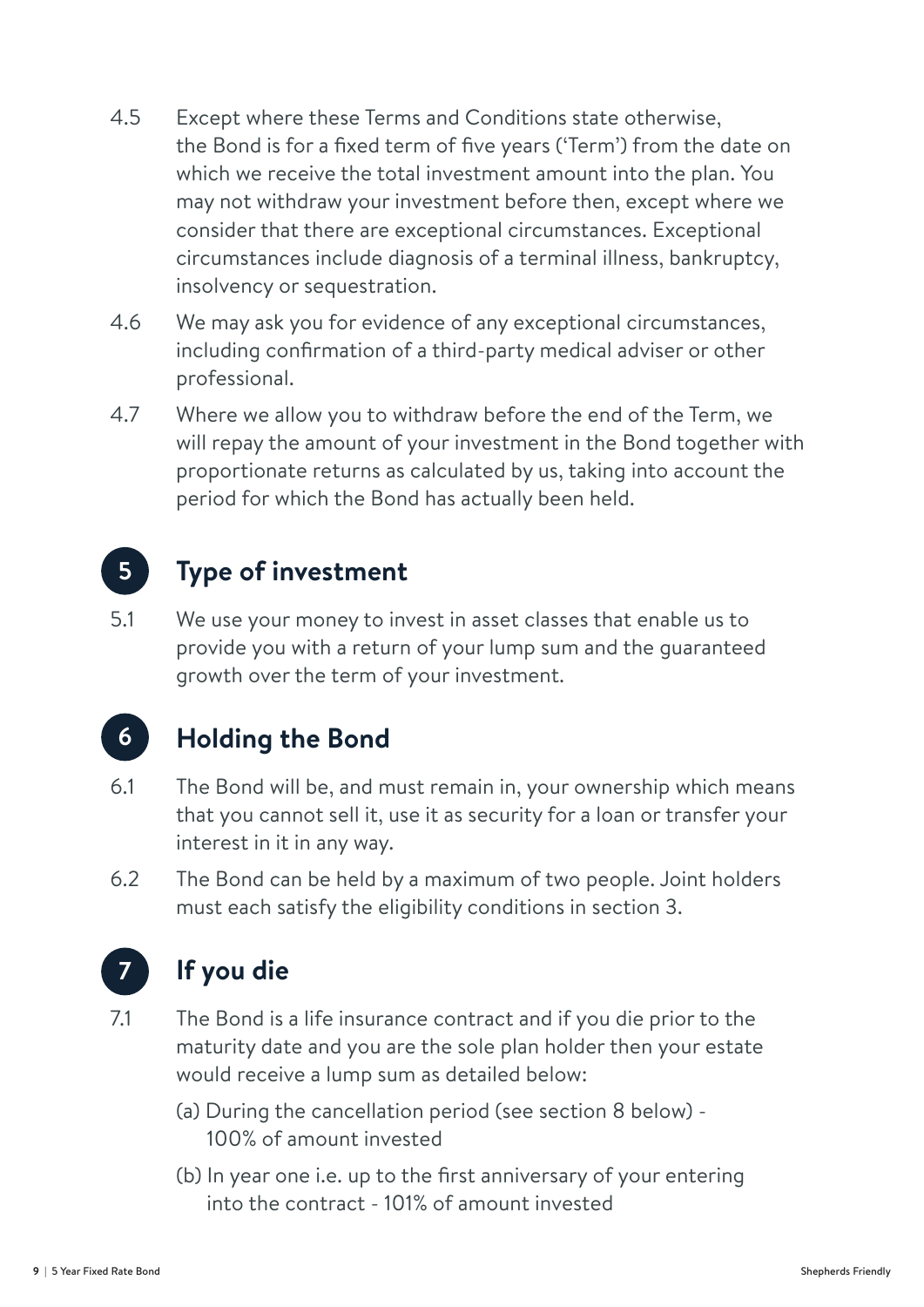- (c) In year two i.e. up to the second anniversary of your entering into the contract - 102% of the amount invested
- (d) In year three i.e. up to the third anniversary of your entering into the contract - 103% of amount invested
- (e) In year four i.e. up to the fourth anniversary of your entering into the contract - 104% of amount invested
- (f) In year five prior to the maturity date i.e. up to the fifth anniversary of your entering into the contract - 105% of amount invested.
- 7.2 If there are joint holders, on the death of a joint holder of the Bond, the surviving holder becomes the sole holder of the Bond.



### **8. Cancellation**

- 8.1 After your application is accepted and the amount of your investment is received by us, you will receive a notice from us explaining your right to cancel your investment in the Bond. You may cancel the Bond by giving us notice within 30 days of our sending you this notice.
- 8.2 If you exercise your right to cancel, we will refund all of the money you have invested.
- 8.3 After the 30 days' cancellation period has expired, you will not be able to withdraw from the Bond unless section 4.5 applies and we allow withdrawal in exceptional circumstances.



### **9. Maturity**

- 9.1 We will write to you at least a month before maturity of the Bond to explain what is to happen and any options you may have.
- 9.2 The fixed return will be paid to you on maturity together with return of the amount invested.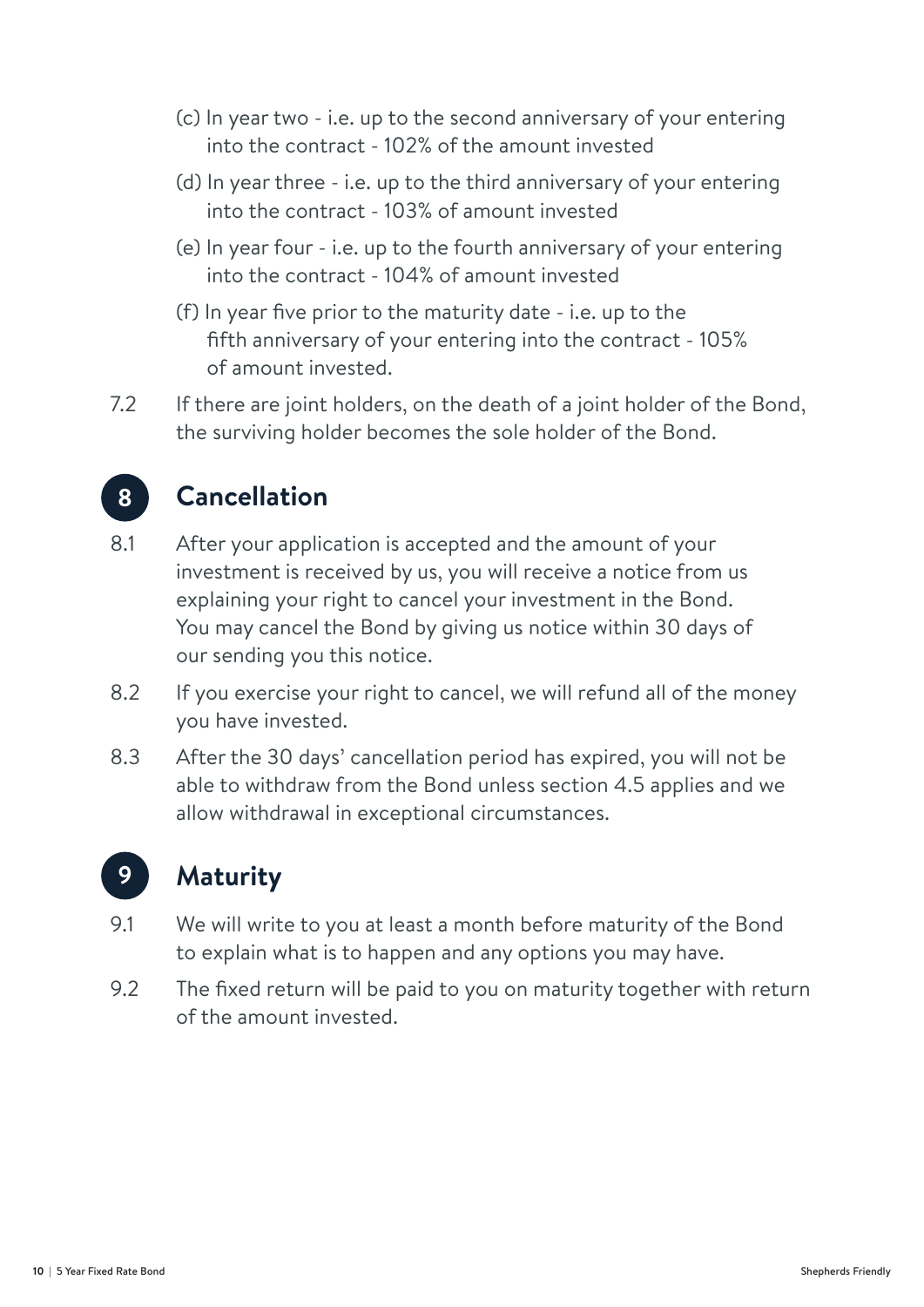

- 10.1 Since we pay tax on the fund which generates the return on the Bond, if you are a basic rate taxpayer when you receive any returns on your Bond, you should not be subject to further tax. It is not possible to reclaim the tax paid if you are not a taxpayer.
- 10.2 A "Chargeable Event" will occur on any of the following:
	- if you die (in which case the Bond is treated as having been withdrawn immediately before death);
	- if withdrawal is permitted under section 4.5 or
	- on maturity of your Bond.

If you are a higher rate taxpayer when a Chargeable Event occurs and you receive the returns on your Bond, you may have an additional tax liability on your investment gain at the difference between the higher and basic rates of tax. We will send you a Chargeable Event Certificate for you to include in your tax return.

- 10.3 All Bond gains arising as a result of a Chargeable Event are treated for tax purposes as income. This may have an effect on your personal allowance or age-related allowance and may cause you to exceed your tax band. It may also affect your eligibility for tax credits, pension credits and other state benefits.
- 10.4 The value of your Bond may form part of your estate for the purposes of inheritance tax. If you have a joint Bond and you are not spouses or civil partners when the first holder of the Bond dies, there could be an inheritance tax liability.
- 10.5 Tax rules can and do change and tax depends on your personal circumstances at any given time. This is a general guide only based on the current UK tax laws and should not be considered as personal tax advice. If you are in any doubt as to your tax affairs, you should consult an appropriately qualified adviser.
- 10.6 You should note in particular that Bonds held in trust may be subject to special tax treatment.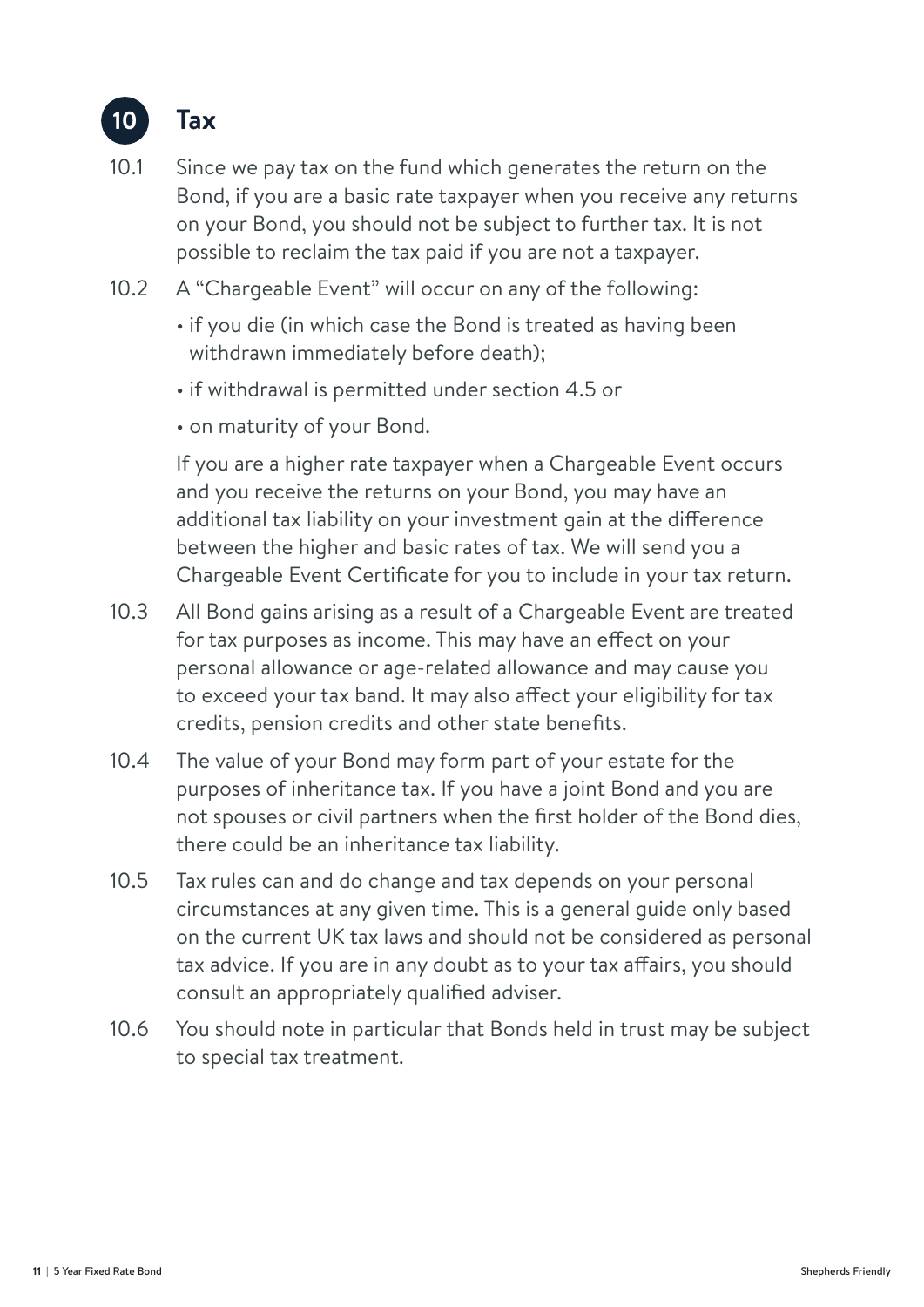#### **11. Communications between us 11**

- 11.1 We shall send you communications to the last address you have notified to us, which may include communication by email. Where we hold telephone details for you, we may communicate with you by telephone to discuss issues relating to your Bond where we reasonably consider it necessary to do so.
- 11.2 Where there are joint Bond holders, we may send all communications to the first named Bond holder in our records.
- 11.3 You must tell us if your address or other communication details change.



### **12. Legal checks**

- 12.1 We are required by law to verify the identity of customers we deal with.
- 12.2 We may also perform other checks, for example to protect us against fraud.
- 12.3 We may do these checks by electronic means, including checking the Electoral Roll and Credit Reference Agencies.
- 12.4 Further details are given in our Privacy Notice, which can be found on our website.

#### **13. Your data and our suppliers 13**

- 13.1 We need your information to manage your Bond. Your information comprises of all the details and information that you provide to us as requested under these Terms and Conditions. It includes information that we obtain about you from third parties such as credit reference bureaus.
- 13.2 During the course of our dealings with you we may need to use your personal information to:
- 13.2.1 Assess financial and insurance risks and conduct statistical analysis or systems integrity checks;
- 13.2.2 Prevent and detect crime including fraud, anti-money laundering and financial sanctions;
- 13.2.3 To comply with our legal and regulatory obligations;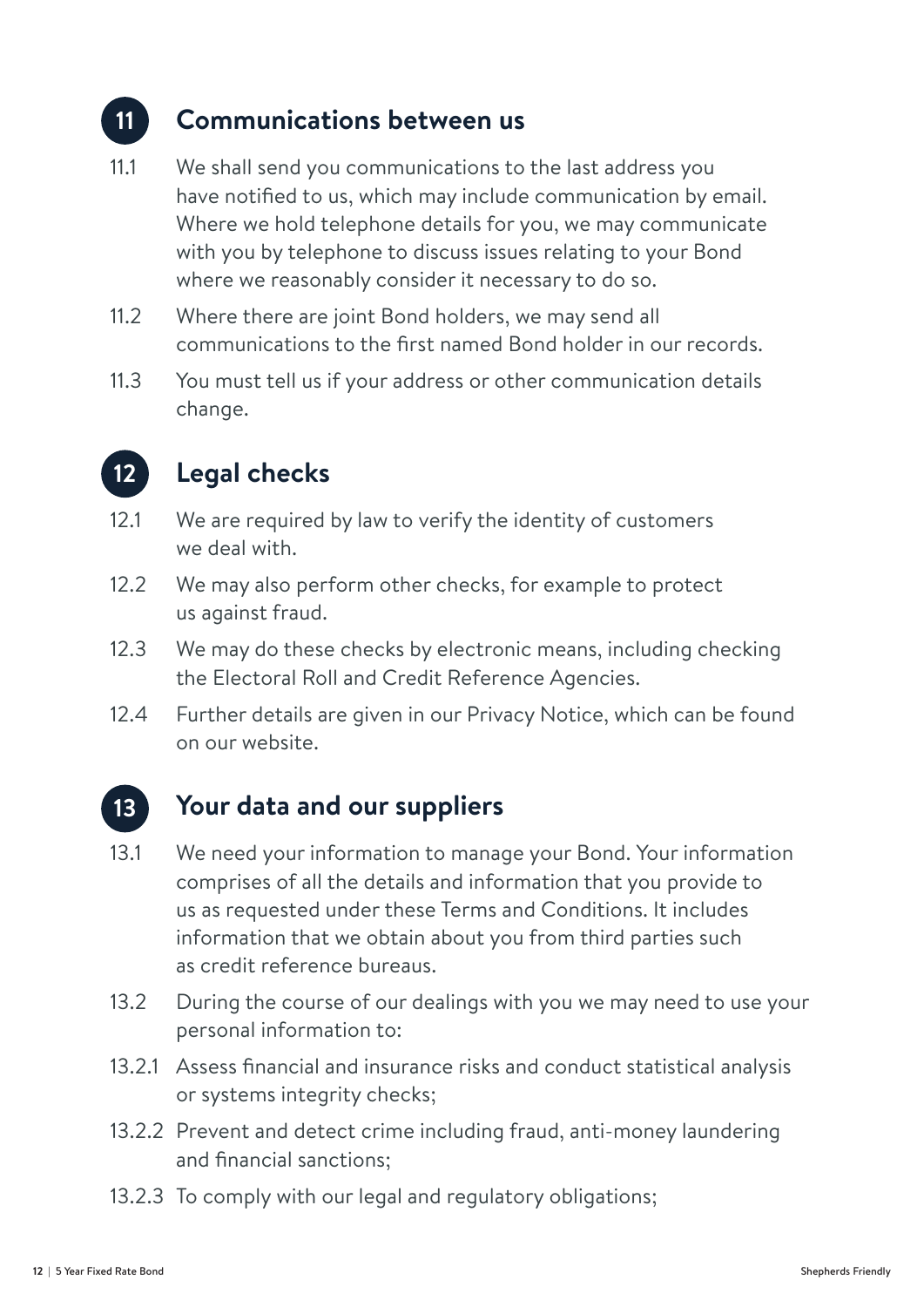- 13.2.4 Develop our products, services, systems and relationships with you;
- 13.2.5 Record your preferences in respect of products and services;
- 13.2.6 In carrying out searches about you using publicly available databases;
- 13.2.7 Disclose some of your information to fraud prevention agencies, regulators, law enforcement agencies and other companies that provide services to us or you;
- 13.3 Share the information with agencies that carry out certain activities on our behalf (for example marketing agencies).
- 13.3.1 Use and share your information with our approved suppliers where it is reasonably required to help us administer your claim. Where we engage these suppliers, we make sure that they apply the same levels of protection, security and confidentiality we apply. However, such information may be accessed by law enforcement agencies and other authorities to prevent and detect crime and comply with legal obligations.
- 13.4 Communications may be recorded or monitored to improve our services and for security and regulatory purposes. Please be aware that both inbound and outbound communication by email may not be secure as messages can be intercepted.
- 13.5 When applying for this plan and when making a claim, you are consenting to our collection of information and use of our data and personal information (including sensitive personal data) as described above.
- 13.6 For full details and information about the information we collect from you, the purposes for which we collect it, how we use it and who we share it with please refer to our privacy notice which can be found online here: www.shepherdsfriendly.co.uk/privacy-policy.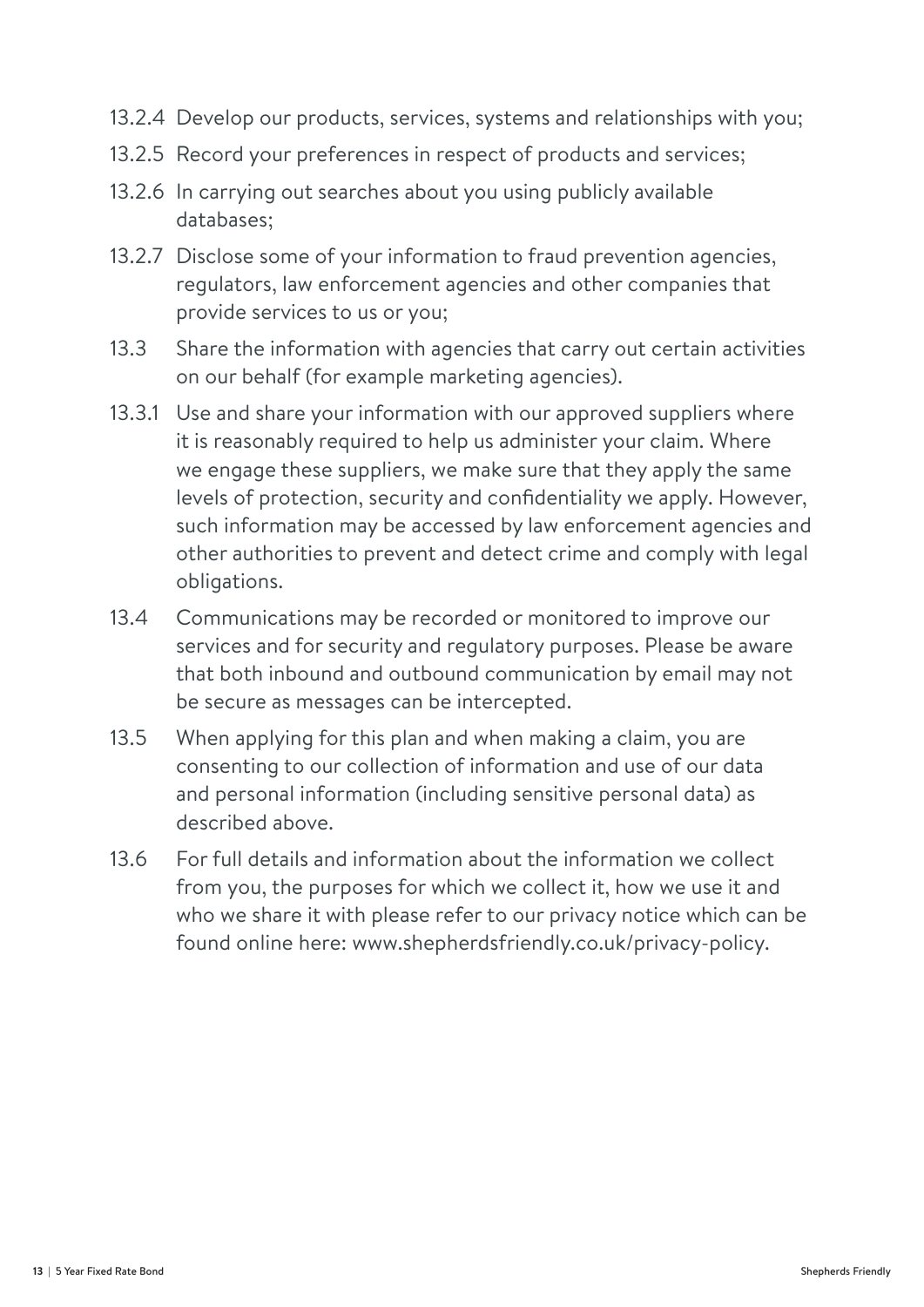#### **14. Complaints and compensation 14**

14.1 If you have a complaint, please contact:

Compliance Officer Shepherds Friendly Society Haw Bank House, High Street Cheadle, Cheshire, SK8 1AL

Telephone: 0800 526 249 Email: complaints@shepherdsfriendly.co.uk

We will try to resolve your complaint in accordance with our internal complaints handling procedure.

14.2 If you are still dissatisfied with the way we have dealt with you, you can refer your complaint to the Financial Ombudsman Service ('FOS') whose details are:

Financial Ombudsman Service Exchange Tower PO Box 300 London E14 9SR

Telephone: 0800 023 4567 Website: www.financial-ombudsman.org.uk

14.3 If we are unable to meet our commitments to you, you may be eligible to claim under the Financial Services Compensation Scheme. Details of the FSCS are:

> PO Box 300 Mitcheldean, GL17 1DY

Telephone: 0800 678 1100



### **15. Changing these Terms and Conditions**

- 15.1 We may change these Terms and Conditions by sending you notice in advance of the changes we intend to make.
- 15.2 We will only make changes for good reason, which includes where we reasonably consider that a change is necessary:
	- (a) to cover any requirements of, or changes to, law or regulation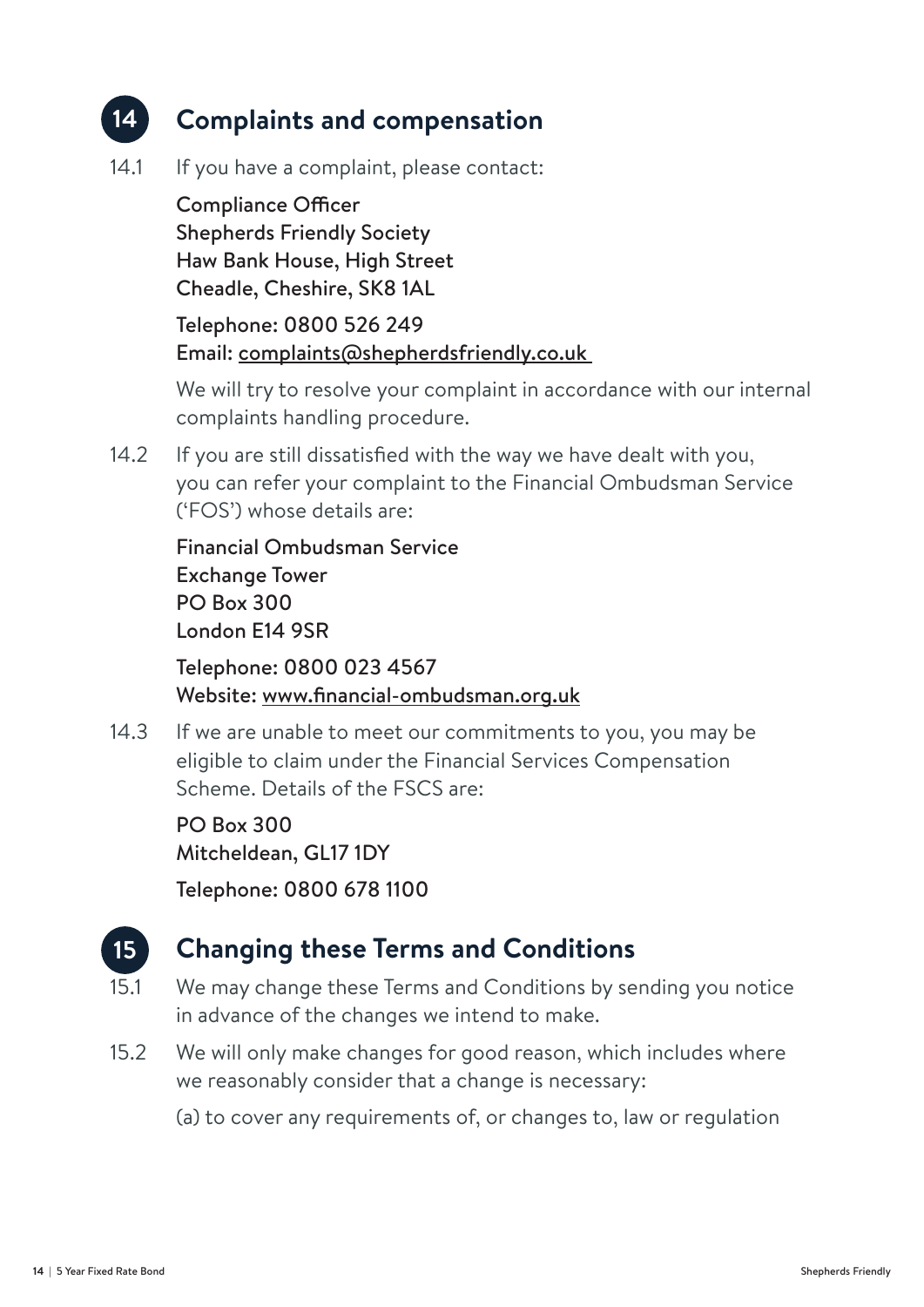(including any tax changes and any decisions of FOS); (b) to improve the service to you.



### **16. Law**

- 16.1 These Terms and Conditions and the Bond are subject to the laws of England and Wales.
- 16.2 References to section numbers are to section numbers in these Terms and Conditions.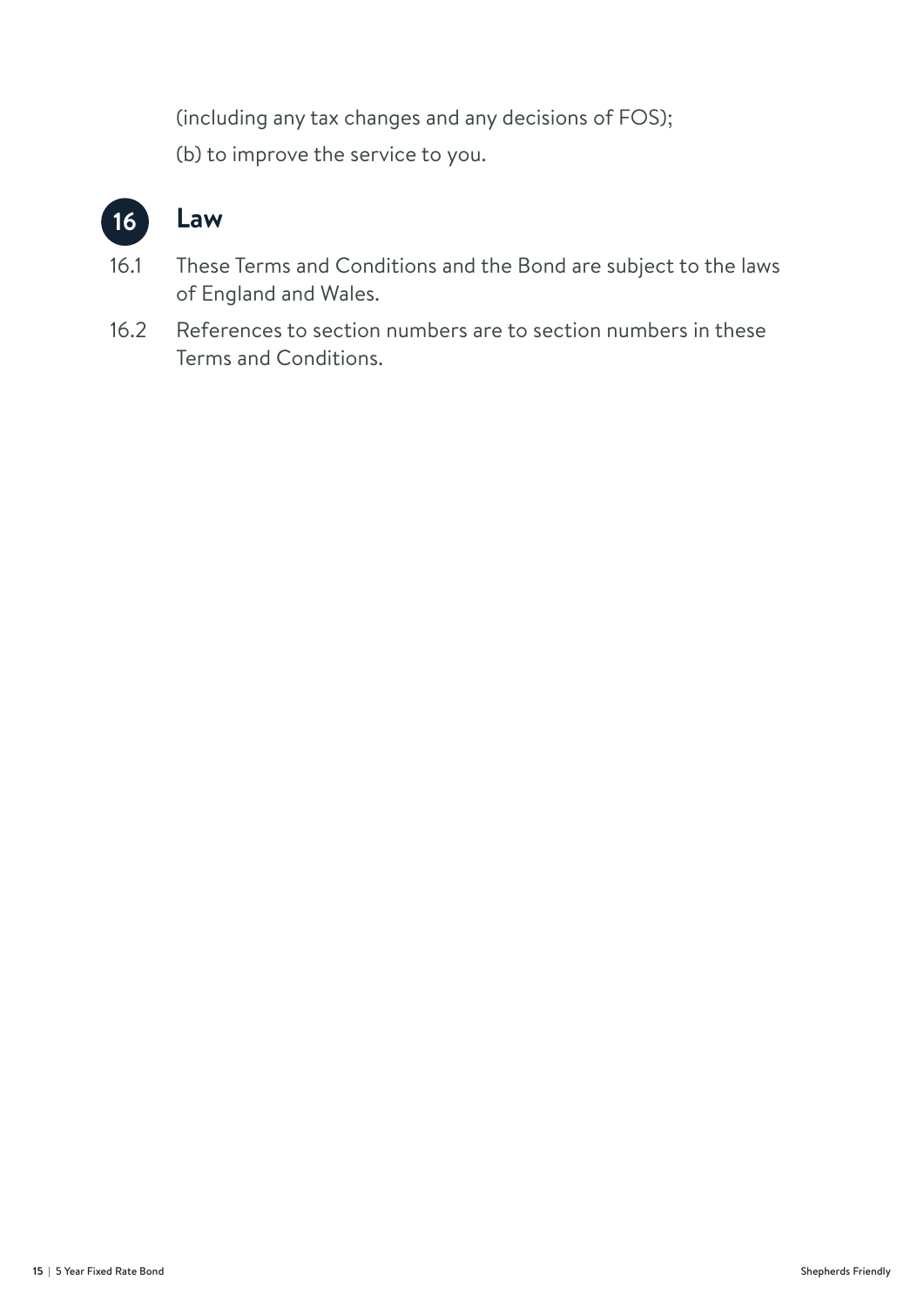# **Your agreement with us**

Below you will find a full explanation of our obligations to you with regard to your 5 Year Fixed Rate Bond and your commitments to us as the plan holder.

### **Our obligations to you**

- 1. We agree to act in your best interests in the provision and subsequent administration of this plan to you.
- 2. We agree to identify and manage any conflicts of interest which may arise and to mitigate them so that they do not have a detrimental effect on you.
- 3. If we believe a conflict of interest has arisen, and we cannot, with certainty, prevent it from having a detrimental effect on you, we will advise you of it, so you can decide whether to use our services or not.
- 4. To ensure you fully understand the product before you buy it we will provide you with the following information and service depending upon product type -
	- A Key Information Document (when the product is savings or investment related).
	- An Important Information Guide.
	- Additional product information.
	- Information about our business.
	- The opportunity to ask a member of staff for further explanation.

This information will be provided in an accurate, clear and understandable way and you have the choice of receiving it in paper form or electronically to your email address.

5. Before we agree to provide the product to you we will establish that it meets your Demands and Needs. If we believe that not to be the case, we may refuse to provide the product.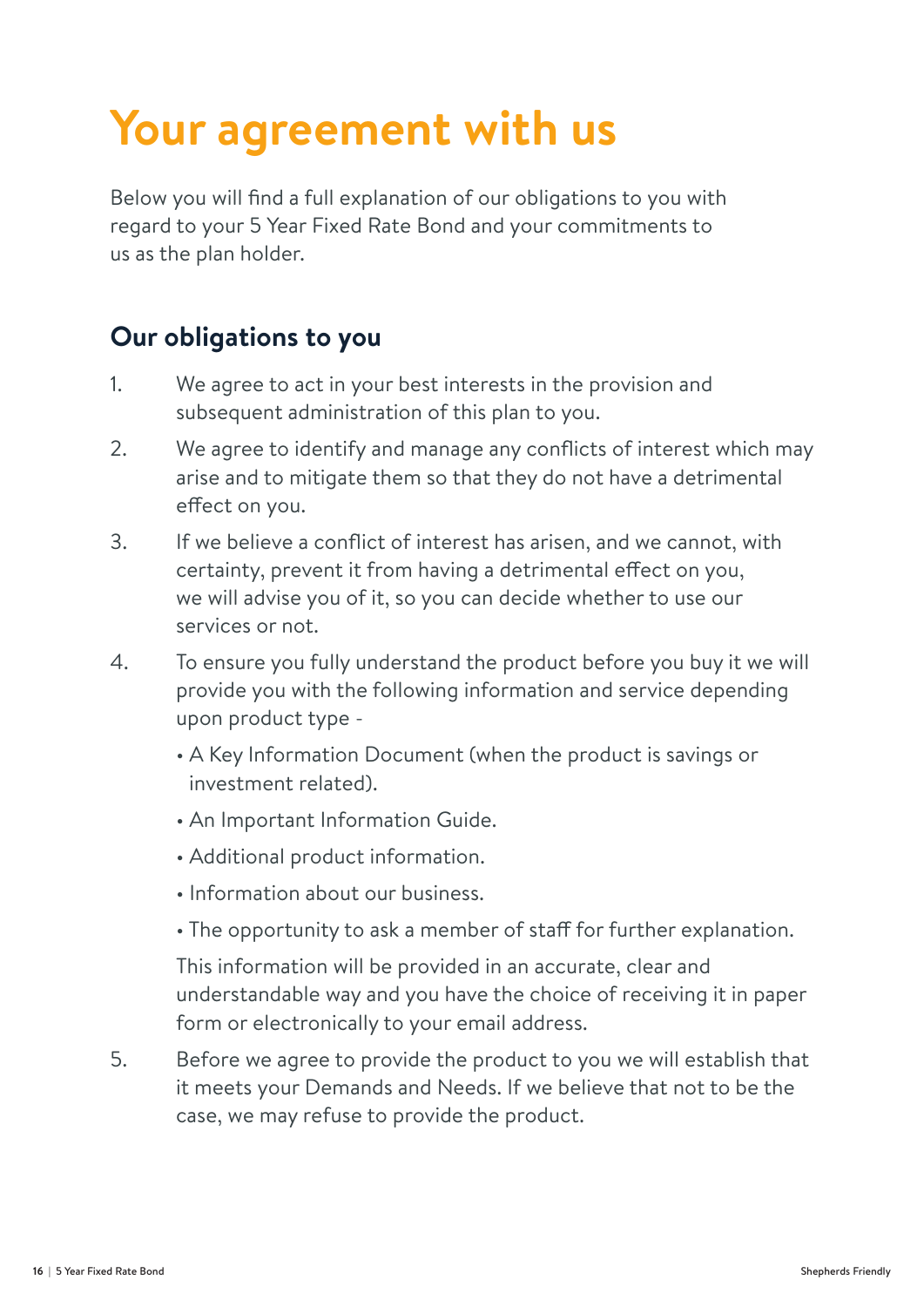- 6. In providing the product we will not be making a personal recommendation that it is suitable for you and therefore we are not giving you financial advice. We are providing you with all the information and assistance you need to arrive at your own informed decision to take the product based on your own understanding.
- 7. If you decide to purchase a plan with no personal input and no personalised prompting from us, then that would be classed as an "execution only purchase at your own initiative". In this event you may lose some of your consumer protection benefits and we may not be liable for claims against us.
- 8. When we have accepted your application for the product we will provide you with the following information -
	- The plan Terms and Conditions
	- A confirmation that the plan meets your Demands and Needs
	- A cooling-off period Cancellation Notice
	- Confirmation concerning how premiums will be collected.
- 9. If your product is an Insurance Based Investment Product we will provide an annual plan statement on its value.
- 10. You will always have the right to complain should you be dissatisfied, and we will handle any complaint in line with the requirements and standards set by the Financial Conduct Authority. We will publish our complaints procedure on our website or supply a written version upon request. If you remain dissatisfied after our final response you have the right to refer the matter to the Financial Ombudsman Service for an independent review.
- 11. In conducting Insurance Distribution Activity with you we will have collected personal data about you. We will hold and manage this data in accordance with the requirements and standards set by the UK General Data Protection Regulation (UK GDPR) and any other Data Protection Regulation, which may apply in the future. Your data will be held securely and will only be processed for the reasons allowed by the UK GDPR. We will at all times publish our data protection Privacy Notice on our website or supply a written version upon request.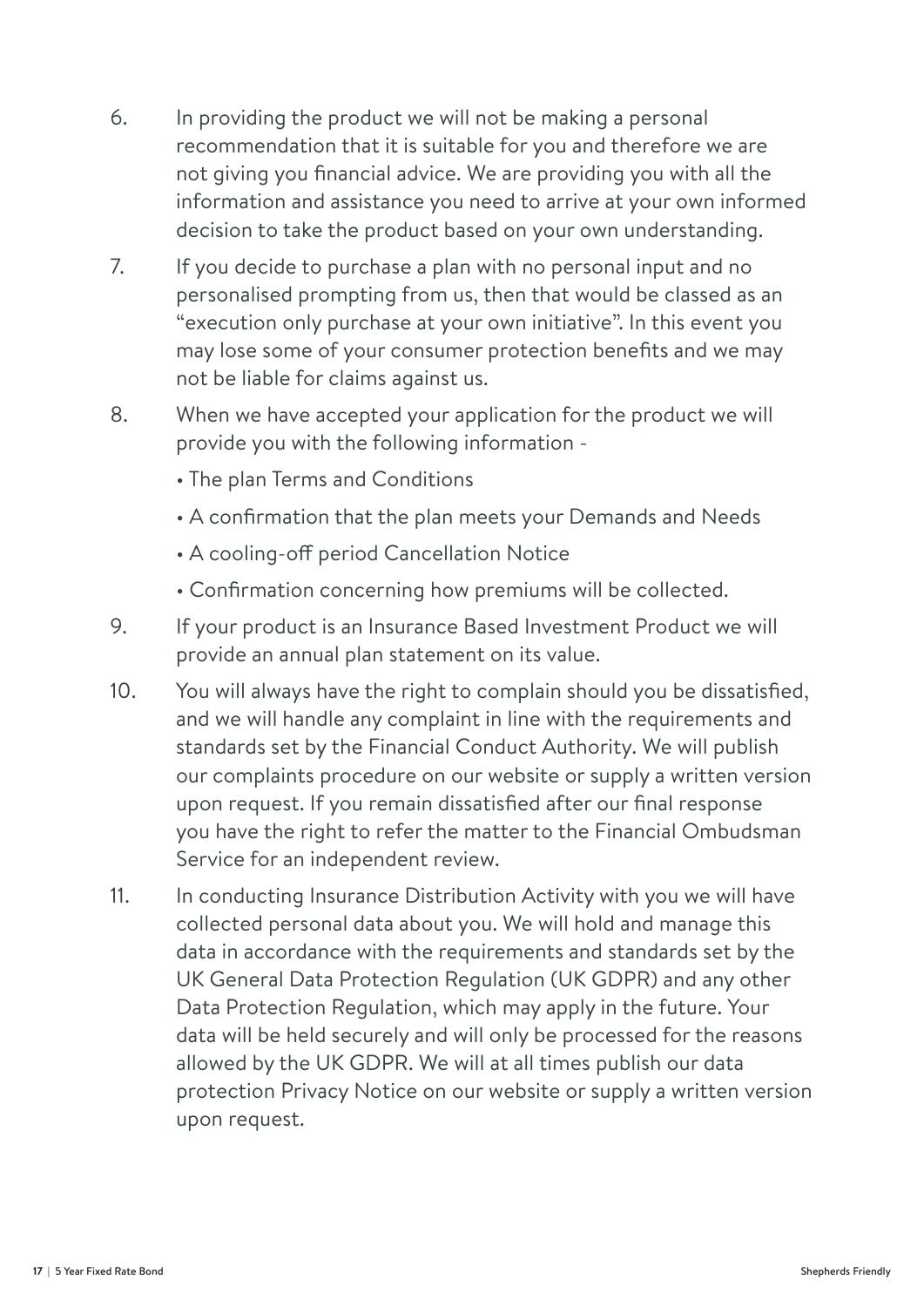### **Your commitments to us**

- 12. When you provide information to us in connection with the application for a plan it must be accurate and truthful in all respects. There is a risk that providing inaccurate or false information could cause the plan to be invalid and you may suffer loss as a result.
- 13. In the event of a claim, or at maturity of a plan, you must supply us with all information we may request at that time to assist us in making payment to you. All information provided must be accurate and truthful.
- 14. You agree that you will read the Key Information Document and the Important Information Guide. If you then require further clarification you agree to read the additional information available from us, or contact us to discuss anything you do not understand. It is important you understand what you are buying based on all the information we provide to you.
- 15. You will keep us up to date with information about how to contact you. Please always notify us of any change to your address and preferably also your telephone number and email address.
- 16. We have legal obligations to verify a plan holder's identity during their relationship with us. We will advise you how we do this at the time it is being done and you agree to co-operate with us, if, or when, we have to do this.
- 17. You understand and accept that we do not have a financial advice relationship with you. We are able to provide you with information and guidance, but we cannot make a personal recommendation that a plan is suitable for you. Decisions to buy a plan are taken by you on an informed basis using information we provide.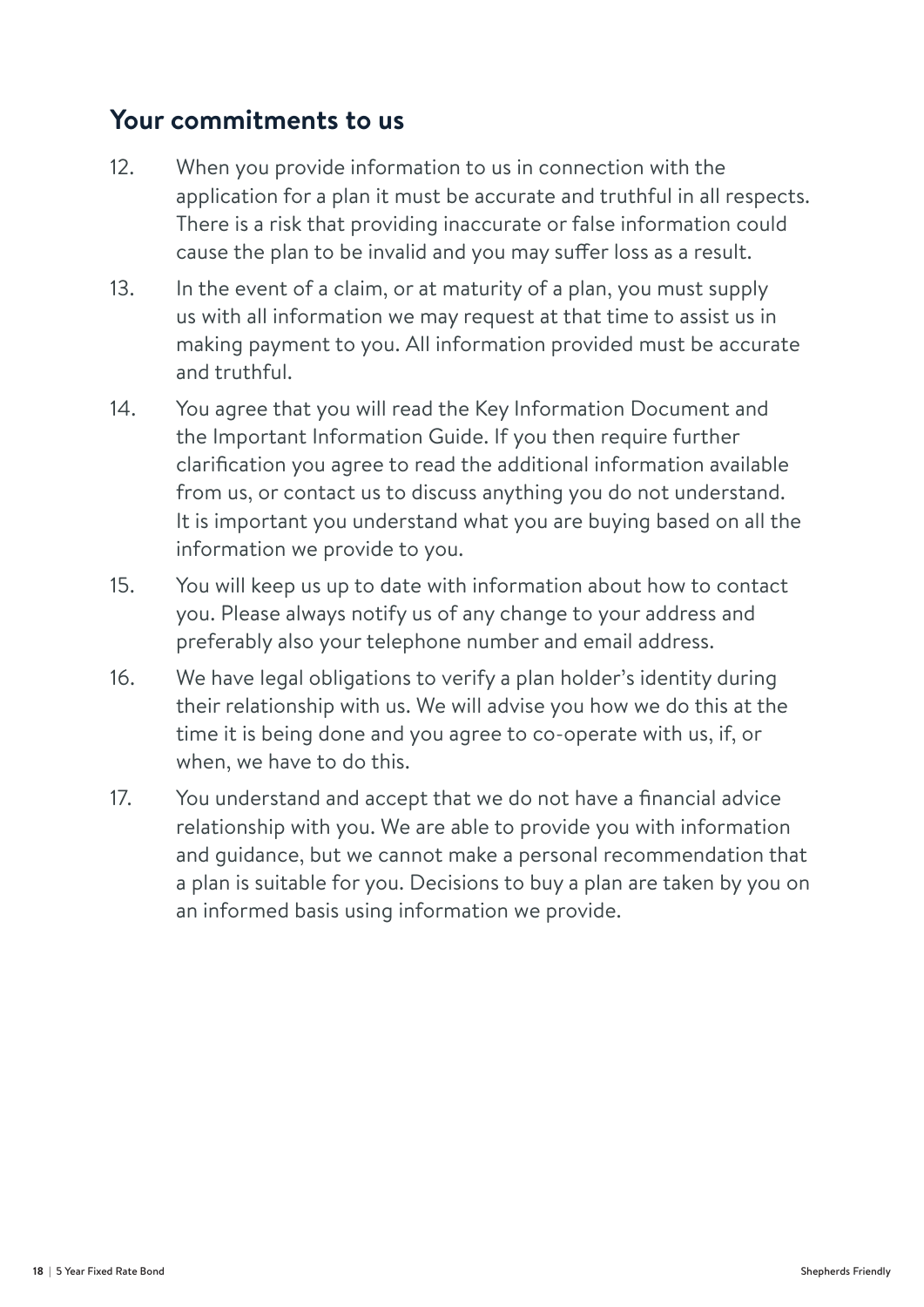# **Additional information about us**

### **About our service**

We always provide you with all the information you need about our products and the service that comes with them. We do that through this guide, the conversations we have with you and by providing the Key Information Document for the product, which you must read. The products we provide are the Society's own products.

We are not a financial advice company and we do not make personal recommendations about the suitability of the product for you. Provided we are satisfied that the product meets your Demands and Needs, and it is not inappropriate for you to buy it, the information we give enables you to take your own informed decision to proceed with the purchase.

Our Member Services team, when they speak with you, ensure that you have all the information you need and are there to answer your questions openly and honestly.

### **How we remunerate our people**

We take great care to ensure our people are remunerated in ways which do not create any conflicts of interest for them or you, and we structure pay to make sure poor sales practices are not incentivised.

We do this by paying our people salaries with a discretionary bonus element for successfully doing their job. These payments are made by Shepherds Friendly Society.

### **How we remunerate our introducers**

When we receive your application for a product which has been referred to us by a third party (such as a financial adviser) we may pay them a fee. If we pay such a fee the amount will be advised to you before we process your application. In return for payment of this one-off fee the introducer has agreed with us to continue to monitor that the product remains appropriate for you and to answer any questions you have about its performance and its terms and conditions.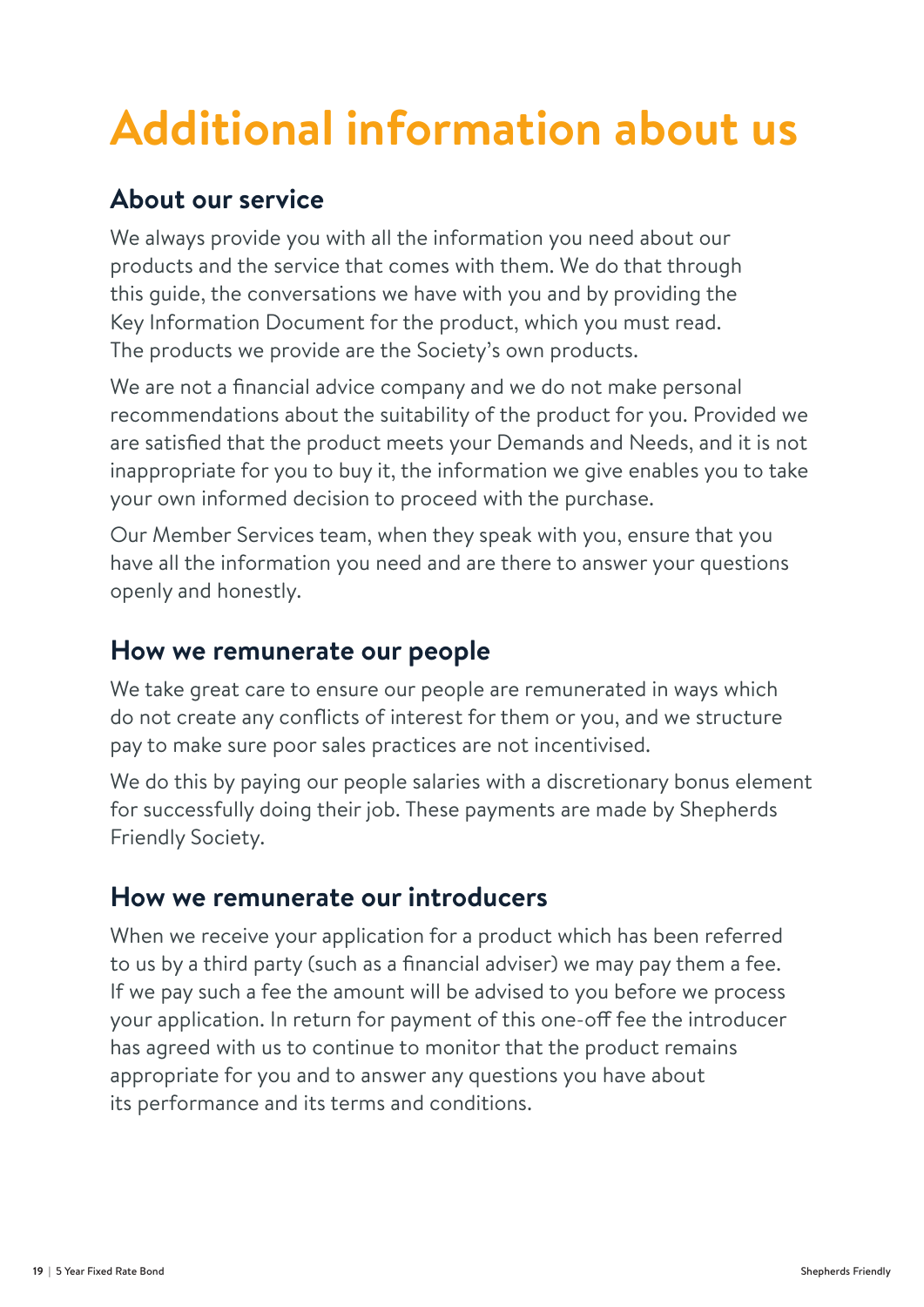### **Your financial protection**

The products we sell fall within the Financial Services Compensation Scheme and you are covered for 100% of the amount you invest with us should our Society suffer a complete financial failure. This compensation scheme is administered by the Financial Services Compensation Scheme (FSCS) who you can write to at:

**PO Box 300**

**Mitcheldean,**

**GL17 1DY**

#### **Telephone 0800 678 1100**

Further information is available on their website - **www.fscs.org.uk**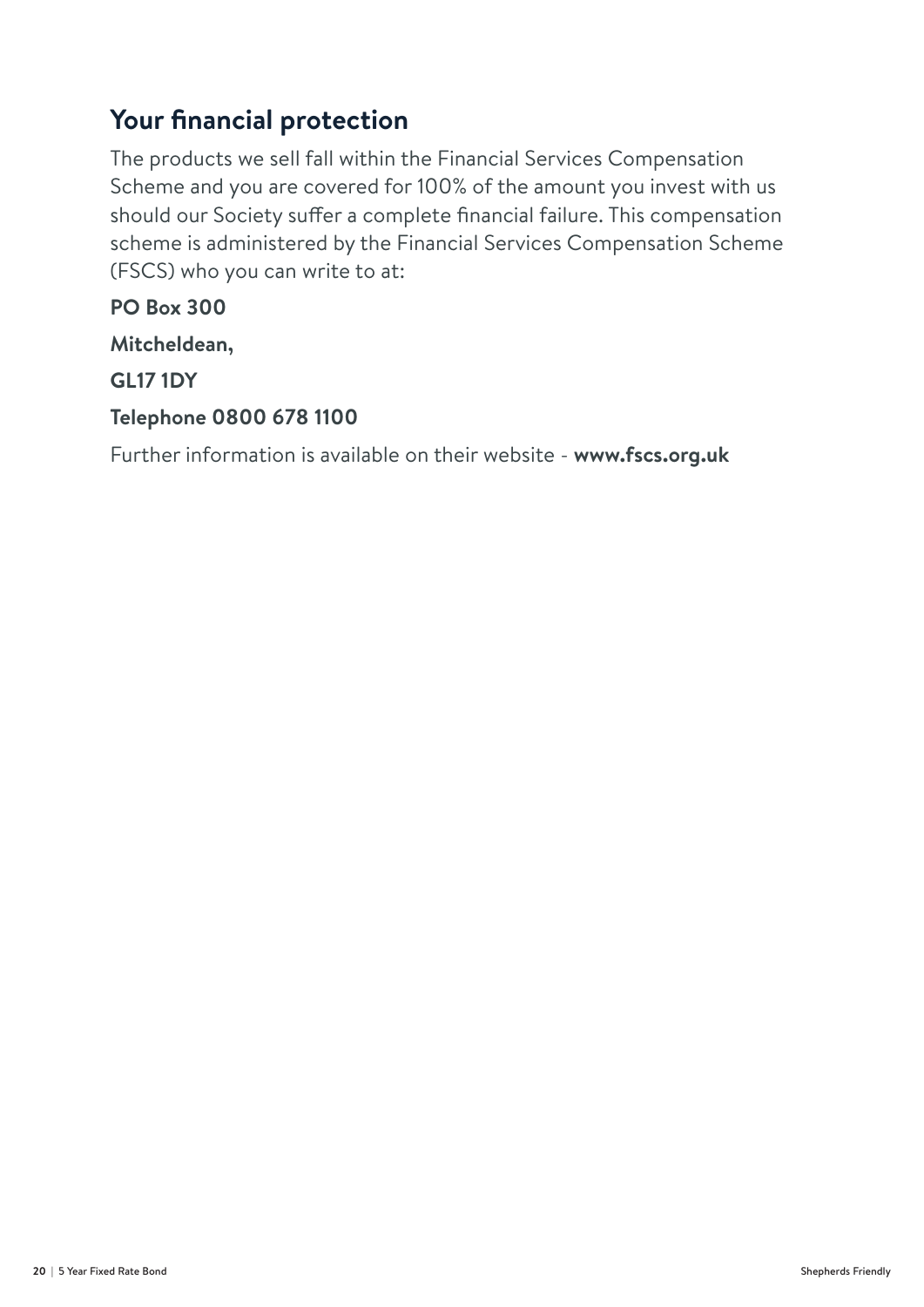## **Contact us**



**Please note:** No advice has been provided by Shepherds Friendly. If you are in any doubt as to whether a plan is suitable for you, we recommend getting in touch with a financial adviser, who will be happy to take you through what options are available. Should you consult a financial adviser there could be a cost involved and you should confirm this cost beforehand.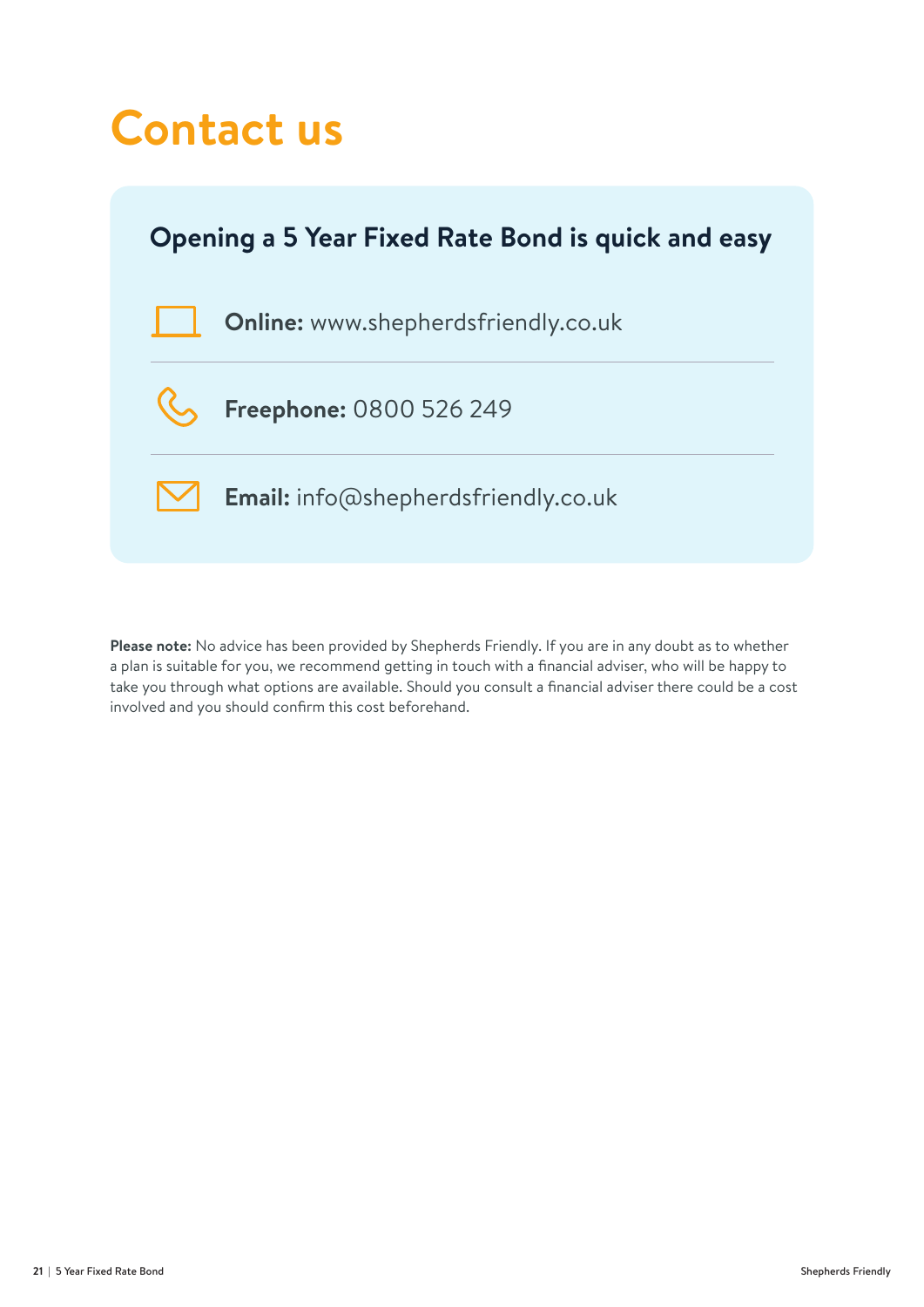### **Further information you should note**

**Claims** - in the event of a death claim, please contact our Member Services Team, available at info@shepherdsfriendly.co.uk or on 0800 526 249.

**Cancellation Rights** - after we accept your application, we will send you a notice of your right to cancel. You will then have 30 days to change your mind and leave the plan.

**Complaints** - if you want to make a complaint; please contact:

Compliance Officer, Shepherds Friendly, Haw Bank House, High Street, Cheadle, Cheshire SK8 1AL.

Phone: 0800 526 249 Email: complaints@shepherdsfriendly.co.uk

If we don't deal with your complaint to your satisfaction you can complain to the:

Financial Ombudsman Service, South Quay Plaza, 183 Marsh Wall, London E14 9SR.

Phone: 0845 080 1800

Making a complaint will not affect your right to take legal action.

**Financial Services Compensation Scheme (FSCS)** - we are covered by the FSCS, which means you may be entitled to compensation under the terms of the scheme if we cannot meet our obligations. This depends on the type of business and the circumstances of the claim.

For long term-plans such as this the scheme covers 100% of the claim with no upper limit. Further information about the scheme is available from the FSCS - Visit: www.fscs.org.uk or call: 0800 678 1100.

**Financial Crime** - we will take measures to protect members against financial crime. We may need proof of identification on application or claim and if required we may gather this proof by electronic means, for example checking Electoral Registers.

**Tax** - information that we provide in this leaflet about taxes in the UK is based on our understanding of current laws and HM Revenue and Customs practice which may change in the future.

**The Data Protection Act** - you can contact our Data Protection Officer by writing to: Data Protection Officer, Shepherds Friendly Society, Haw Bank House, High Street, Cheadle, Cheshire, SK8 1AL.

**Law** - the plan is governed by the laws of England and Wales.